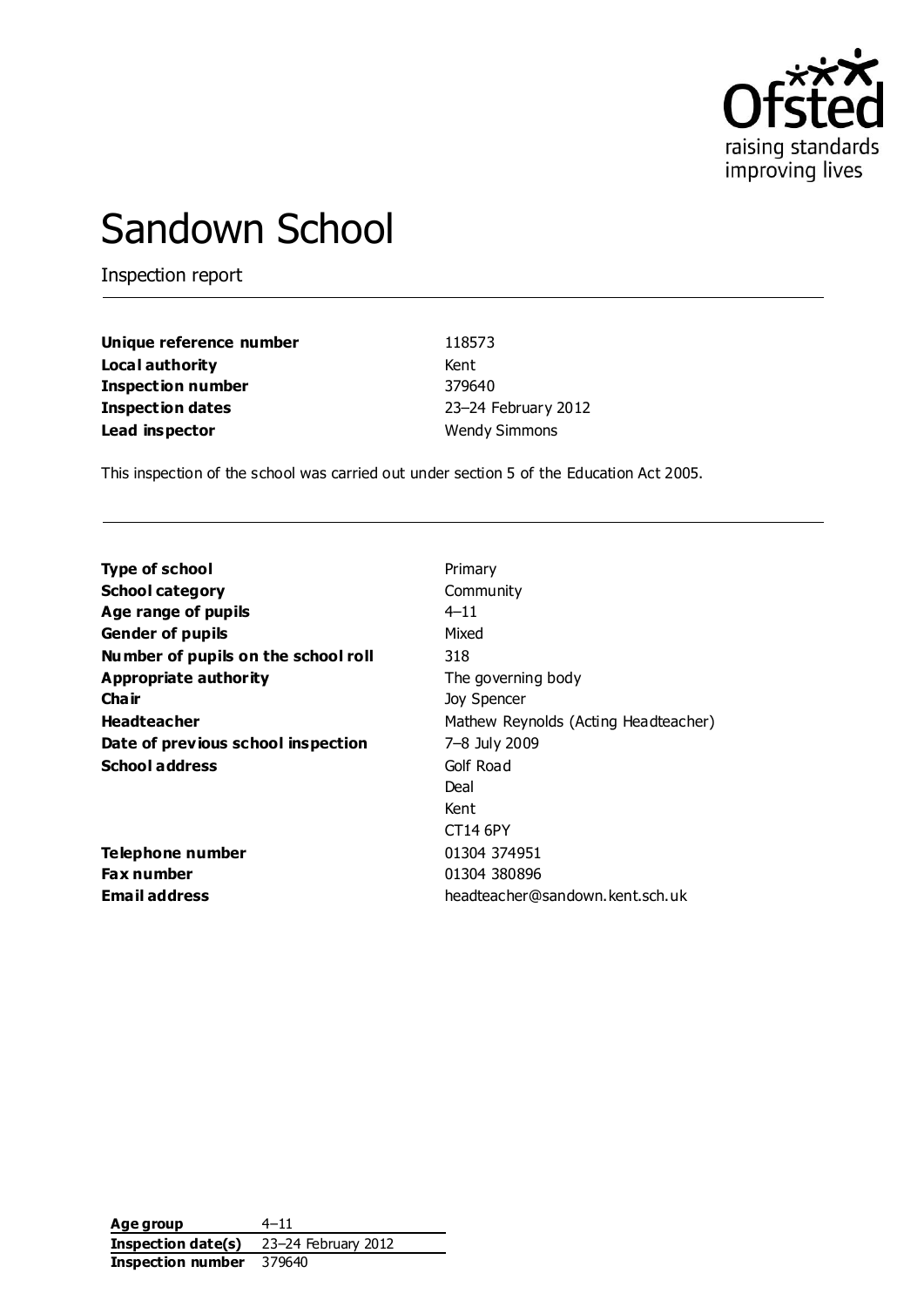

You can use Parent View to give Ofsted your opinion on your child's school. Ofsted will use the information parents and carers provide when deciding which schools to inspect and when.

You can also use Parent View to find out what other parents and carers think about schools in England. You can visit www.parentview.ofsted.gov.uk, or look for the link on the main Ofsted website: www.ofsted.gov.uk

The Office for Standards in Education, Children's Services and Skills (Ofsted) regulates and inspects to achieve excellence in the care of children and young people, and in education and skills for learners of all ages. It regulates and inspects childcare and children's social care, and inspects the Children and Family Court Advisory Support Service (Cafcass), schools, colleges, initial teacher training, work-based learning and skills training, adult and community learning, and education and training in prisons and other secure establishments. It assesses council children's services, and inspects services for looked after children, safeguarding and child protection.

Further copies of this report are obtainable from the school. Under the Education Act 2005, the school must provide a copy of this report free of charge to certain categories of people. A charge no t exceeding the full cost of reproduction may be made for any other copies supplied.

If you would like a copy of this document in a different format, such as large print or Braille, please telephone 0300 123 4234, or email enquiries@ofsted.gov.uk.

You may copy all or parts of this document for non-commercial educational purposes, as long as you give details of the source and date of publication and do not alter the information in any way.

To receive regular email alerts about new publications, including survey reports and school inspection reports, please visit our website and go to 'Subscribe'.

Piccadilly Gate Store St **Manchester** M1 2WD

T: 0300 123 4234 Textphone: 0161 618 8524 E: enquiries@ofsted.gov.uk W: www.ofsted.gov.uk



© Crown copyright 2012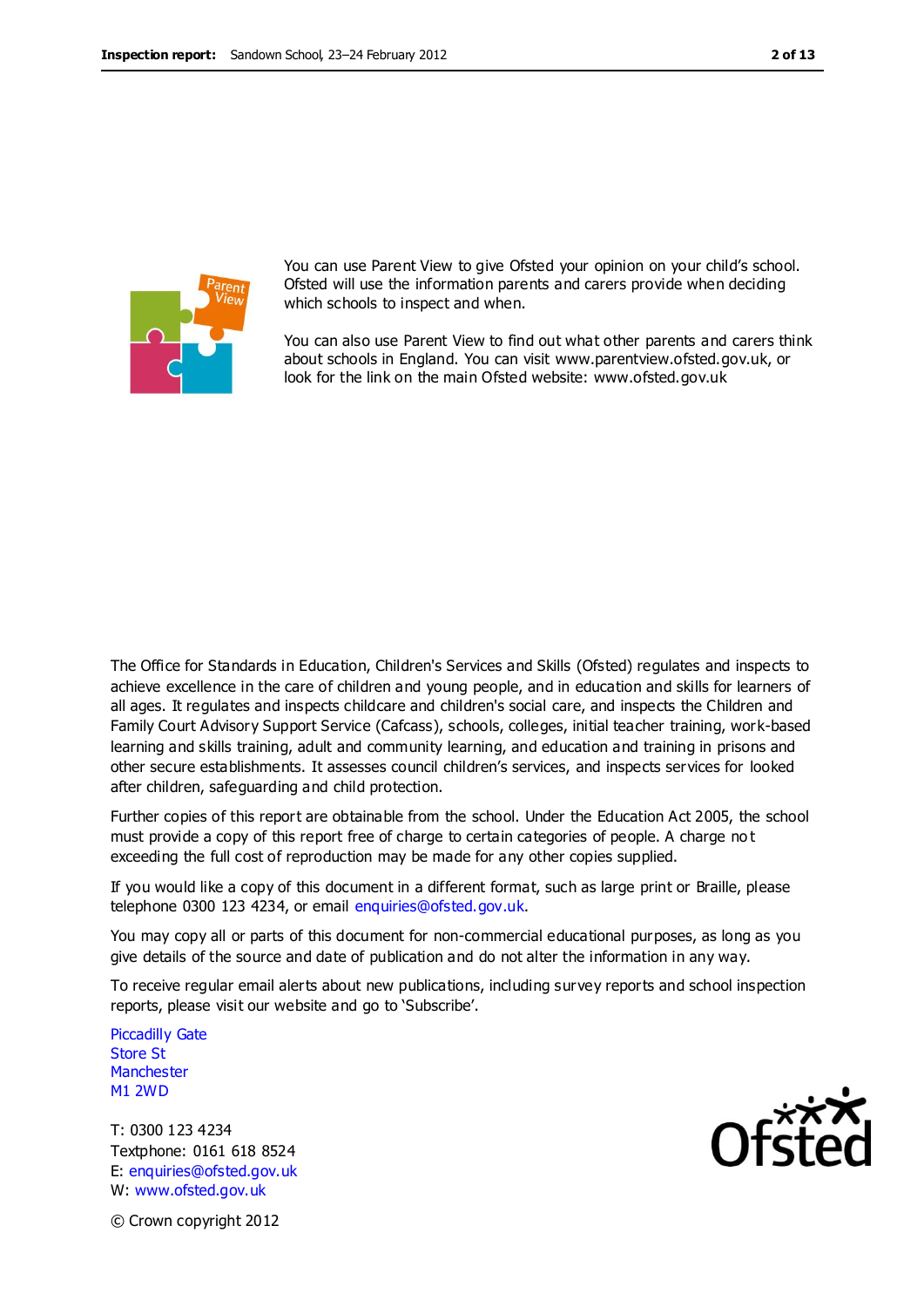# **Introduction**

| Inspection team      |                      |
|----------------------|----------------------|
| <b>Wendy Simmons</b> | Additional inspector |
| Carol Vant           | Additional inspector |
| Neil McDonough       | Additional inspector |

This inspection was carried out with two days' notice. The inspectors visited 26 lessons. Some observations lasted more than 25 minutes and others included shorter visits to classes. Twelve teachers were observed and discussions were held with teachers and teaching assistants. The inspectors held meetings with different groups of pupils and listened to pupils read. They scrutinised samples of pupils' work. Meetings were held with the acting headteacher, the new headteacher and other members of staff. The lead inspector met with two representatives of the governing body in addition to representatives of the local authority.

The inspection took account of the responses to the on-line questionnaire (Parent View), observed the school's work and looked at documentation, especially that linked to the school's development plans, assessment data, governors' minutes and evidence concerning the quality of teaching. Inspectors evaluated the responses to the questionnaires from pupils, staff and 147 parents and carers.

# **Information about the school**

This school is larger than the average sized primary school. Early Years Foundation Stage children work in two adjoining Reception classes. Almost all pupils come from White British backgrounds. A few pupils speak English as an additional language. The proportion of disabled pupils and those with special educational needs is above average. The proportion of pupils known to be eligible for free school meals is below average. The governing body manages a breakfast and after-school club.

In the last two terms, there have been significant staffing difficulties in the school. The former headteacher left the school at Christmas 2011 and was replaced by an interim headteacher. Six days prior to the inspection, an acting headteacher started to run the school; he was formerly the acting deputy headteacher. Currently, the school does not have a deputy headteacher. The new headteacher is due to join the school formally in April 2012 and she was present during the inspection on a visiting basis.

The school meets the government's current floor standard, which sets the minimum expectations for pupils' attainment and progress.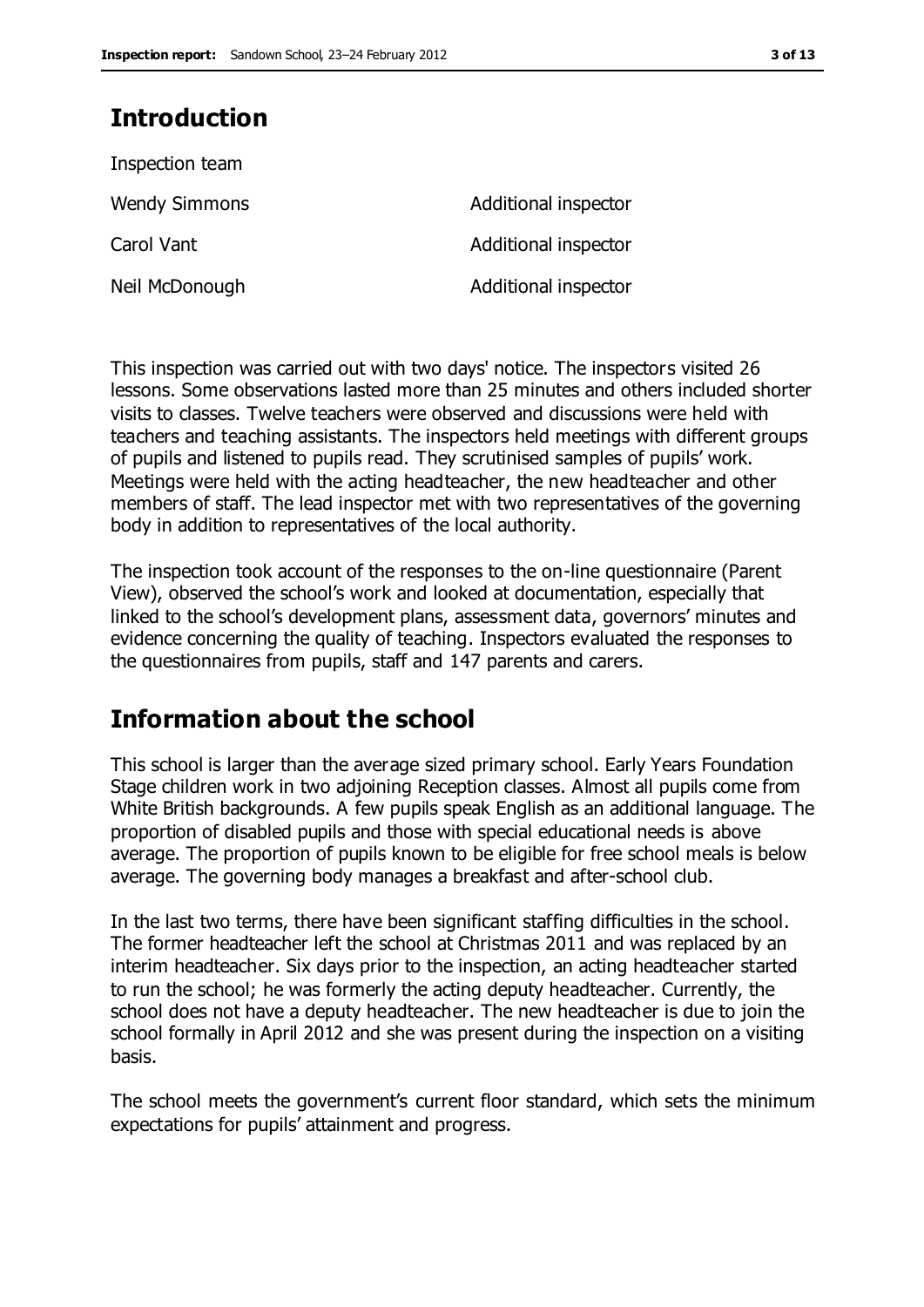**Inspection grades: 1 is outstanding, 2 is good, 3 is satisfactory, and 4 is inadequate** Please turn to the glossary for a description of the grades and inspection terms

# **Inspection judgements**

| <b>Overall effectiveness</b>     |  |
|----------------------------------|--|
|                                  |  |
| <b>Achievement of pupils</b>     |  |
| <b>Quality of teaching</b>       |  |
| Behaviour and safety of pupils   |  |
| <b>Leadership and management</b> |  |

# **Key findings**

- In accordance with section 13 (3) of the Education Act 2005, Her Majesty's Chief Inspector is of the opinion that this school requires special measures because it is failing to give its pupils an acceptable standard of education and the persons responsible for leading, managing or governing the school are not demonstrating the capacity to secure the necessary improvement. This is not a satisfactory school because of weaknesses in leadership, the quality of teaching and pupils' achievement in English and mathematics.
- The school does not demonstrate sufficient capacity for improvement. There is not a fully established senior management team, and leadership has been reliant on external support from the local authority. The leadership of teaching and the management of teachers' performance, although recently strengthened, are inadequate. The school has not taken sufficient action on previous inspection recommendations. The new headteacher and acting headteacher have not yet had time to make a sustained impact on the school, but the acting headteacher has already begun to make important changes.
- Since 2009, levels of attainment have shown little sign of improvement. Progress is uneven and inadequate overall between Years 1 and 6. In particular, boys, those known to be eligible for free school meals, disabled pupils and those who have special educational needs underachieve. Children's progress, learning and achievement are satisfactory in the Early Years Foundation Stage with some elements of good provision.
- While some teaching is good, there is too much inadequate teaching in the school. It lacks challenge, fails to meet pupils' specific needs or does not allow skills to build up well from day–to-day because of shortcomings in teachers' planning and the curriculum. As a result, too many pupils do not show proficiency in reading, writing and mathematics.
- Pupils' behaviour and safety are satisfactory overall. This is a calm and wellordered school, where strong relationships help pupils to feel happy and safe.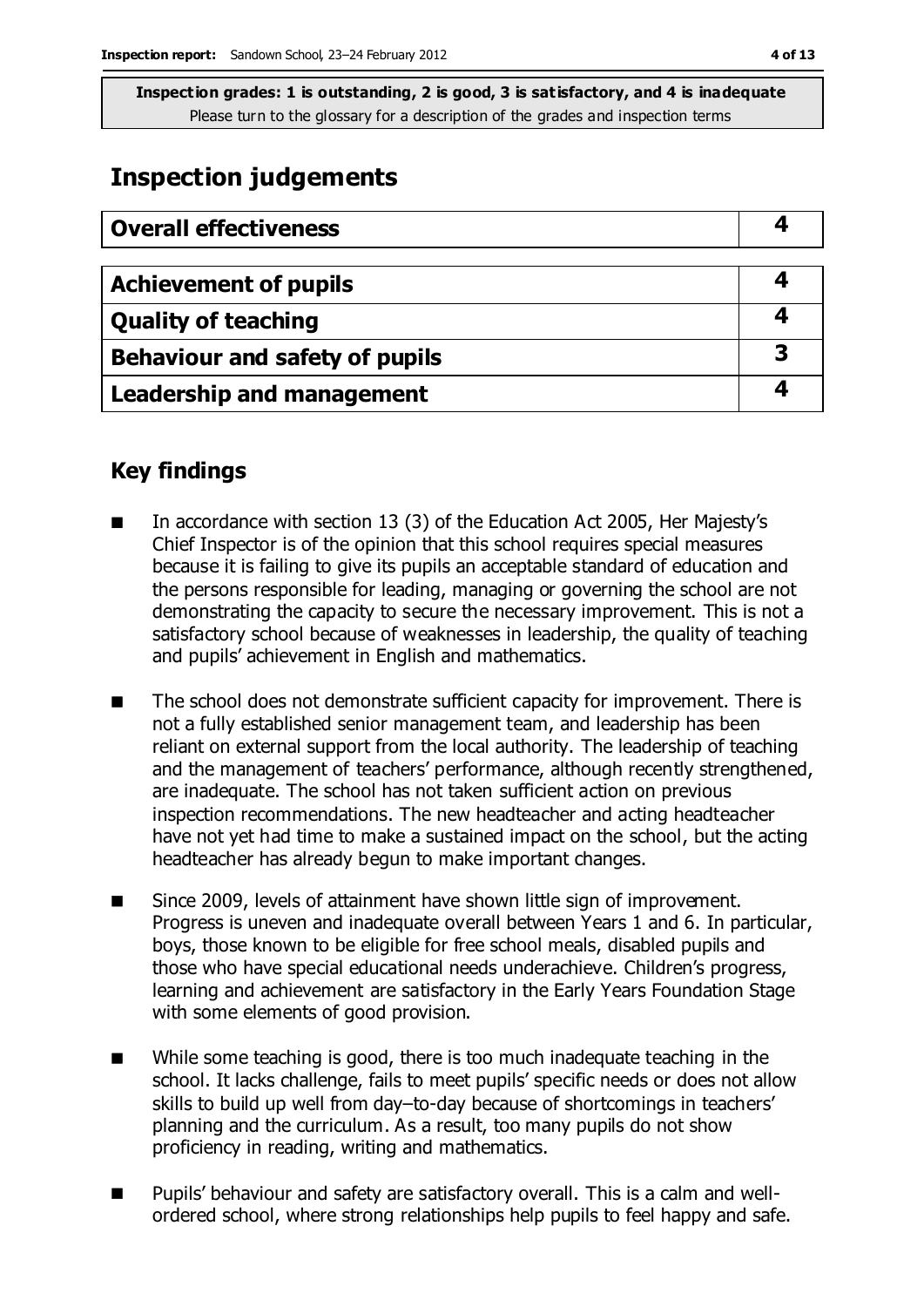Pupils' behaviour in and around school is good. However, sometimes pupils are very passive in lessons and lack real engagement with learning. Pupils' attendance is above average. They thoroughly enjoy the many additional sporting and artistic activities.

### **What does the school need to do to improve further?**

- **IMPROPE Improve leadership and management by:** 
	- rigorously monitoring and re-visiting lessons to eradicate inadequate teaching, checking that pupils are thoroughly engaged and inspired
	- closely monitoring the impact of strategies to accelerate progress of all groups, especially boys, those known to be eligible for free school meals and disabled pupils and those who have special educational needs
	- providing appropriate training to staff in the teaching of reading, writing and mathematics
	- improving the planned curriculum and increasing resources
	- establishing greater challenge by the governing body.
- Raise pupils' achievement and the quality of teaching in English to good by:
	- raising teachers' expectations of what pupils can and should do, ensuring that work is planned to meet pupils' differing abilities
	- improving the teaching of phonics (the way sounds and letters are linked) especially at Key Stage 1
	- ensuring that boys are challenged and excited by reading and writing
	- making sure that pupils know and use their improvement targets
	- ensuring that teachers mark pupils' written work effectively, so that pupils know exactly how to improve their skills
	- helping pupils to edit, extend and improve their writing more often
	- linking reading and writing more with visits, visitors and other subjects.  $\frac{1}{2}$
- **Urgently accelerate pupils' achievement and the quality of teaching in** mathematics by:
	- ensuring a progressive approach to the teaching of calculation skills
	- checking carefully that pupils know and use their targets for improvement
	- ensuring work is matched to pupils' abilities
	- making sure that pupils practise, know and understand their times tables and use jottings to show different methods of calculation
	- providing more interesting real-life problem solving across the curriculum
	- ensuring that older pupils have a good understanding about decimals and percentages.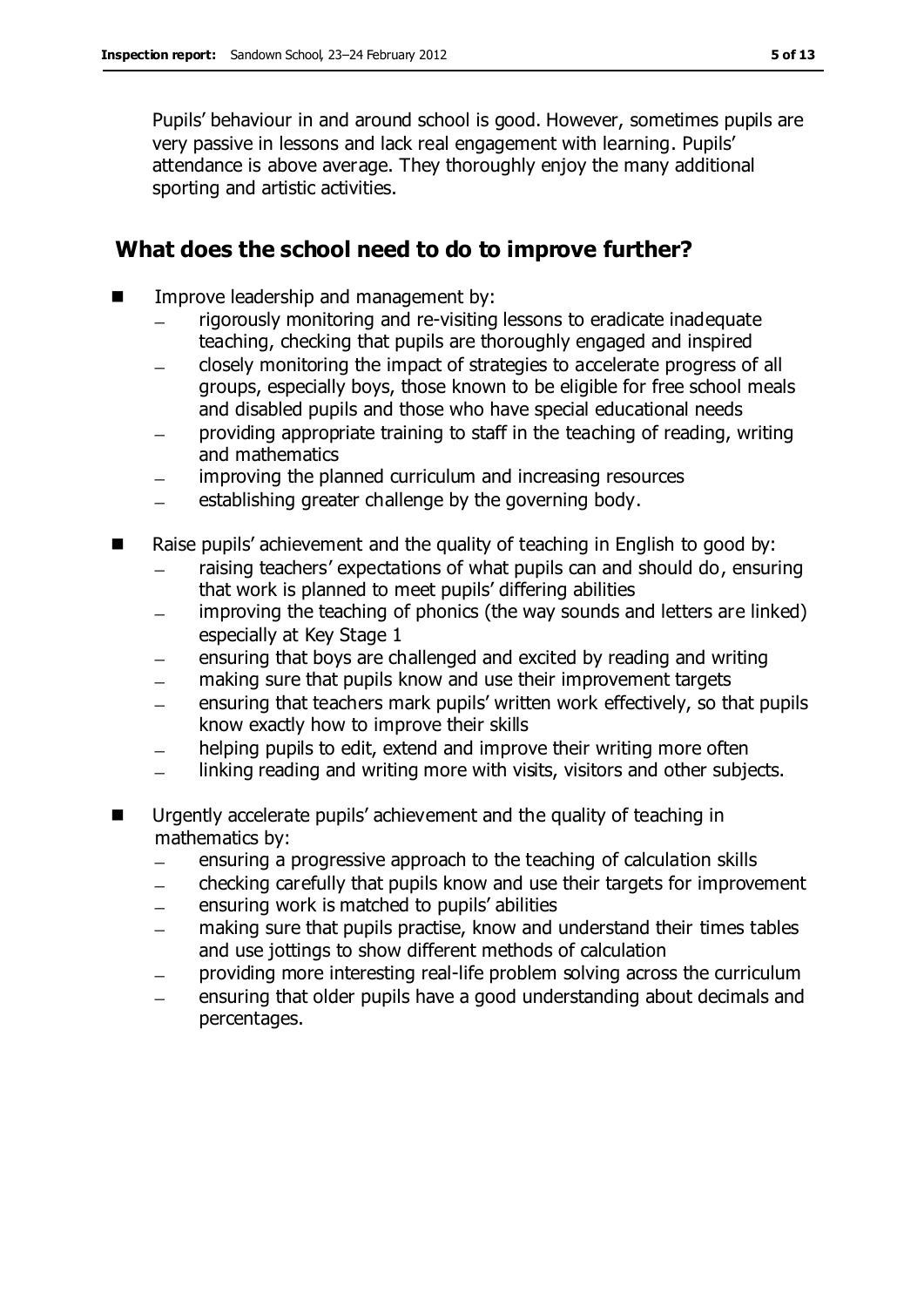### **Main report**

#### **Achievement of pupils**

Attainment is below average by the end of Year 6. Pupils known to be eligible for free school meals are over a year behind the national average for this group. Although girls' attainment is average by the end of Year 6, boys are at least six months behind. Disabled pupils and those with special educational needs are often at least a year behind the average and, all too often, this group has made little or no progress in some years.

Children in the Early Years Foundation Stage make steady progress. Sometimes, progress is good. For example, they were observed working cooperatively when making things such as three-dimensional glasses and enjoying researching using reference books. In the Early Years Foundation Stage, children have a good understanding about phonics and build up suitable early reading skills as a result. For example, they blend three-letter words well and more able children do such things as convert a word such as 'frog' into 'flag'. Children's social skills are well developed and they make a secure start to counting. Writing skills are often suitably promoted but opportunities are missed to accelerate boys' progress in play activities.

The strong start in phonics and reading is not built upon well enough in Years 1 and 2. Pupils are not skilled enough in dividing up sounds to help spelling and do not spell common words accurately; spelling remains inadequate throughout the school. Reading tasks lack challenge and are not carefully organised to meet pupils' differing capabilities, and reading skills are below average by the end of Year 2. It is only very recently that additional catch-up activities have focused on improving phonic skills for pupils in Years 3 and 4. The impact of this is yet to be seen, but a lack of suitable resources is hampering this support. Reading remains below average at the end of Year 6.

Overall, opportunities for pupils to edit and improve their writing are too limited and this hampers them from making faster progress. However, there are occasional examples of good practice, as seen in one Year 2 class when the teacher skilfully showed pupils how to edit sentences by linking two simple sentences together with a connecting word when writing about 'The Giant Turnip'. Additionally, the work seen in Year 6 sometimes guides pupils in how to amend their work to make more complex sentences. In these examples, pupils are challenged to use higher level writing skills.

In mathematics, too many pupils are not making the progress they should. Pupils' calculation skills are not always effective enough to enable them to work on problem solving activities. For example, in Key Stage 2, some pupils have little understanding of the multiplication tables. Although pupils in Years 5 and 6 are helped to be more confident in using their tables, this is too late to enable them to be established as good independent mathematicians. Older pupils confirmed that they do not have enough understanding of decimals and percentages. A sample of work showed that pupils do not use jottings enough to explain their calculations, so have no record to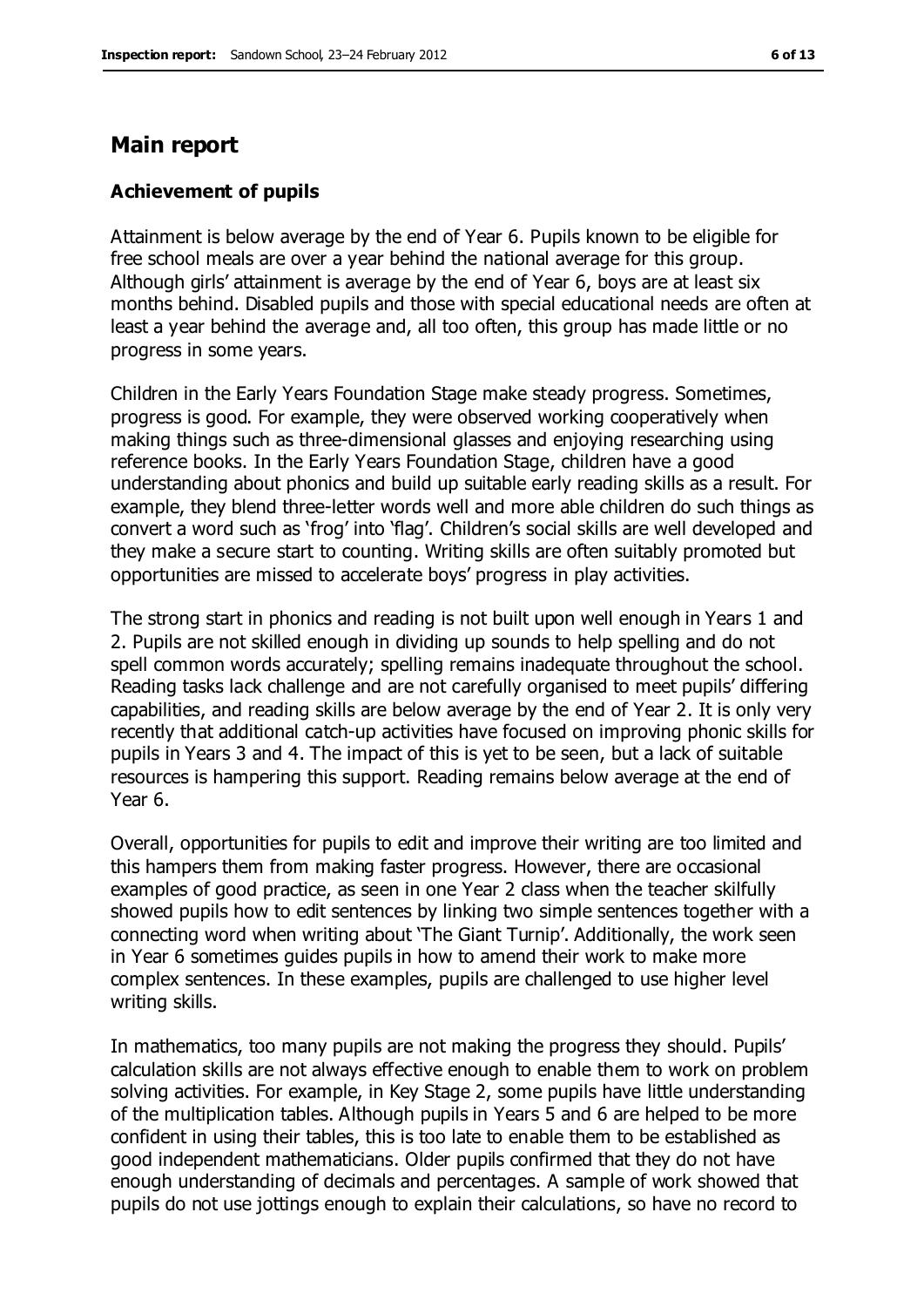refer to and consolidate their understanding and verbal explanations.

Most parents and carers identified in their questionnaires that their children make good progress. A few parents and carers commented that they had concerns, a view that this inspection endorses as pupils underachieve in this school.

#### **Quality of teaching**

Parents and carers feel that teaching is often good; inspectors do not endorse this view as the teaching is inadequate overall in Years 1 to 6. Discussions with pupils indicate that they sometimes find lessons, in their words, 'boring'. Typically, relationships are good in lessons but lesson planning does not take adequate enough account of pupils' different needs and abilities. As a consequence, some work is either too easy or too difficult for pupils and this slows their progress. For example, Year 2 pupils did not have the background understanding to carry out work on doubling measurements with decimals. The Year 3 work on symmetry was too easy for the most able pupils but those of lower ability found the activity confusing.

Some lessons are good, with well-chosen activities that stimulate pupils' imagination. For example, boys and girls were totally absorbed by writing an African story about 'How the baboon got its bare bottom'. It is not uncommon for interesting discussion work to take place within lessons but provision for spiritual, moral, social and cultural development is variable within lessons and between classes. Pupils enjoy undertaking interesting challenges although they are not having enough opportunities to think hard and use their research skills across the curriculum. Real-life problem solving is inconsistently promoted in mathematics. There is, however, good independent work in Years 5 and 6 about mountains and the 'Blue Planet'.

Too much teaching is inadequate and the pace of learning too slow because the planned activities do not provide a step-by-step approach to learning. Leaders have plans to review the curriculum to address this. Teachers' expectations are often not high enough. This was evident within guided reading activities where pupils who were not working with an adult did not have suitably challenging activities, and this led to a high proportion of pupils making slow or inadequate progress. Adults' use of questioning does not always probe and accelerate pupils' skills quickly. Teachers mark pupils' written work but do not ensure that pupils know exactly how to improve their skills or understand the next steps. Some pupils are not clear enough about their English and mathematics targets to use them to accelerate progress.

There has been recent training about how to teach phonics, but teachers' skills are still not good enough, particularly in Years 1 and 2. Moreover there is too much inconsistency in the way that the new phonics curriculum is used, which does not build on the good start made in the Early Years Foundation Stage, and slows rather than accelerates pupils' progress.

#### **Behaviour and safety of pupils**

Typically, pupils' behaviour is satisfactory. Discussions with pupils confirmed that they mostly enjoy school and this is endorsed by their above average rates of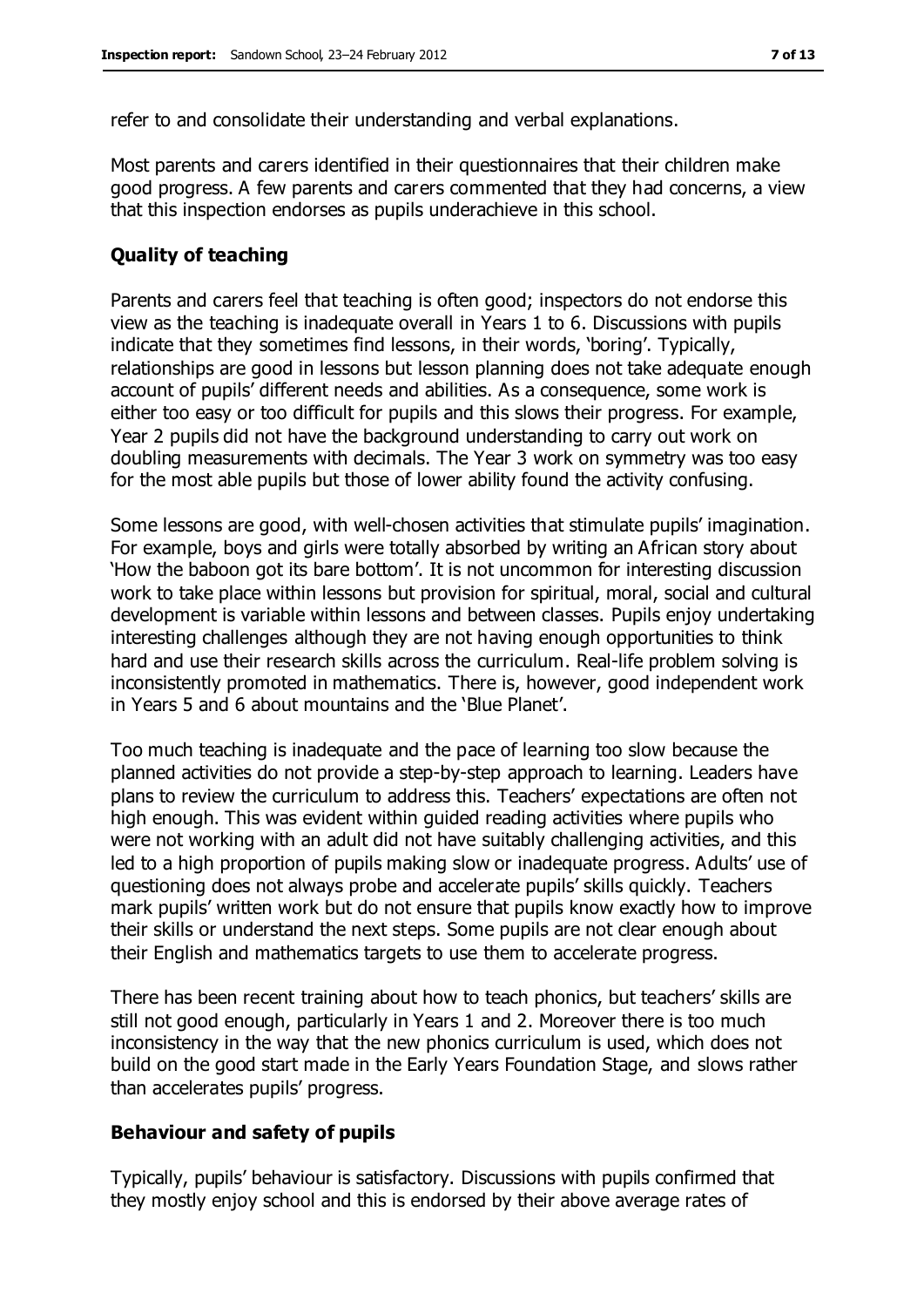attendance and good punctuality. Parents and carers agree that their children are safe and pupils largely agree. Parents and carers noted that behaviour is usually good so that only occasionally are lessons disrupted. Pupils agree that pupils are usually polite and often kind to others. Aggressive behaviour is very uncommon. There are no major disruptions to learning because the school's behaviour management procedures are usually clearly followed. However, lessons are often over-directed by teachers. As a result, although pupils behave well on the surface, they are not always well engaged in their learning. Opportunities are missed to promote approaches to independent learning which might enable pupils to develop sustained concentration, curiosity and a real passion for learning. There is helpful support for pupils with specific behavioural difficulties. There have been no recent exclusions.

Pupils know about different kinds of bullying, such as cyber-bullying and persistent name calling. They confirmed that a few incidences of bullying have been identified but action to reduce bullying has been effective. They show respect for different cultures, religions and family circumstances by not using racist or sexist remarks.

#### **Leadership and management**

Important recent initiatives have been taken to improve the tracking of pupils' progress, training for staff and monitoring of performance. However, there are failings in leadership in some key stages, core subjects and for the provision for disabled pupils and those with special educational needs. Professional development has had uneven impact. Although lessons observations have been carried out, follow up actions have not been sufficient in their impact to eradicate any inadequate teaching and learning. Assessment procedures have been through a series of changes to make them more effective but there has not been enough perceptive analysis of the performance of the school. The school has not demonstrated the capacity to improve and no longer retains the status of being a good school, as was the case at the last inspection. Intervention by the local authority has been a significant wake-up call for the school. Representatives of the governing body explained: 'Leadership had become too complacent and communication and teamwork have not been as good as they should have been.'

The governing body is fully involved in the daily life of the school, but confirms that it has not challenged the school enough in the past. It is only recently that governors have gained an appropriate understanding about the progress of different groups of learners. They now realise that there is far more to do to ensure that the school successfully promotes equality for all. Action has not been taken to ensure pupils from different groups do equally well. In October 2011, there was a review of safeguarding procedures and requirements are currently met. The governing body is now being given regular feedback about safeguarding matters.

The breakfast and after-school clubs provide a welcoming ethos where pupils enjoy an interesting range of additional activities that ensures steady progress in their learning and personal development. The youngest Early Years Foundation Stage children are fully integrated with older pupils and this enriches their social skills well.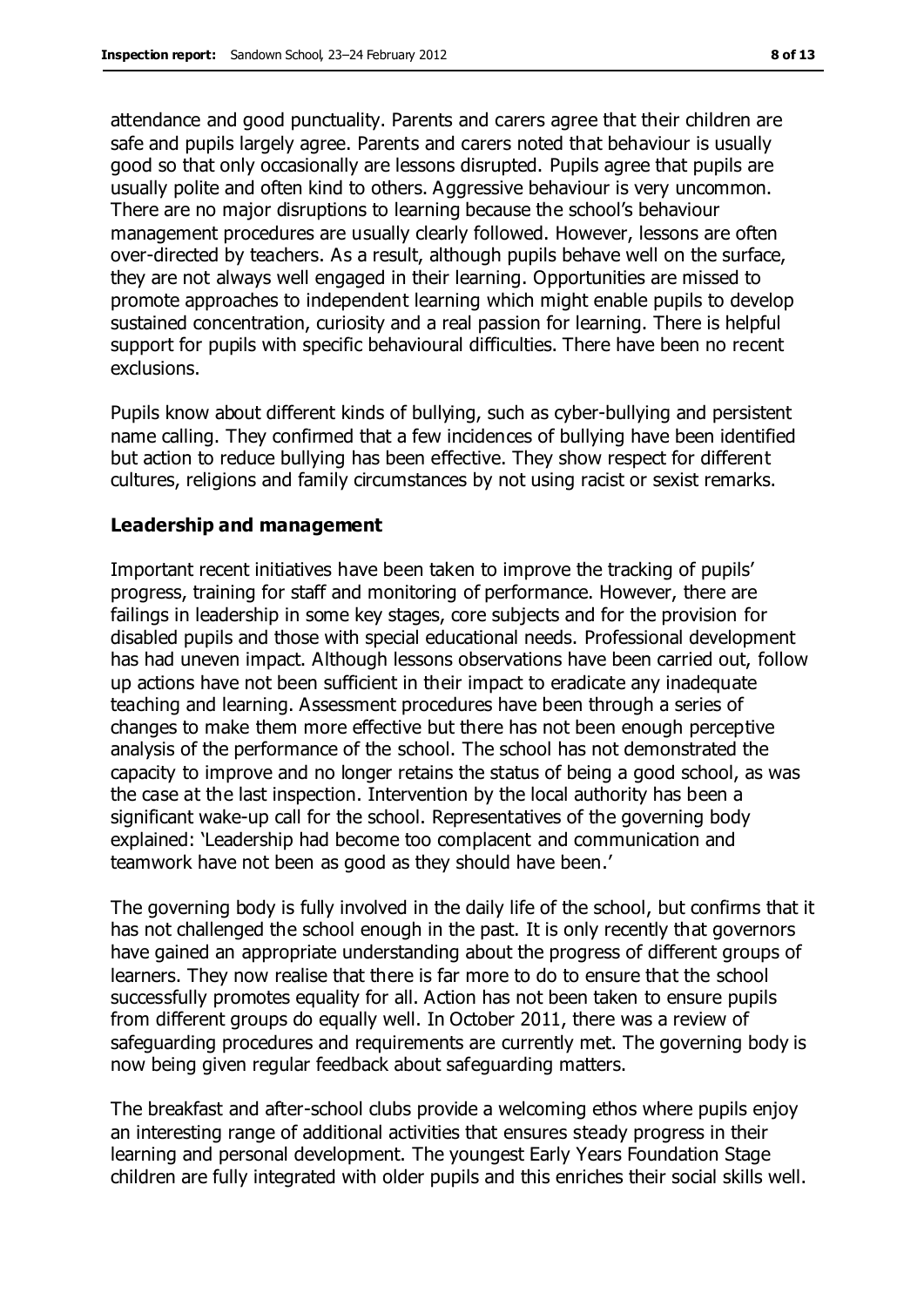In the school as a whole, leaders have ensured that a lively curriculum in the arts and sports satisfactorily promotes pupils' spiritual, moral, social and cultural development. There is adequate provision for pupils to explore different cultures and religions. However, the curriculum is inadequate because it is failing to ensure that pupils have strong basic skills and develop a real wonder, curiosity and excitement when learning. A recent initiative to raise the profile of books and authors' work in school is a good move but too many teachers are not making the most of the potential of visits to enrich, extend and enthuse learners. There are some examples of subjects being linked together in interesting themes, but inadequate planning and inconsistencies do not sustain good learning across the school.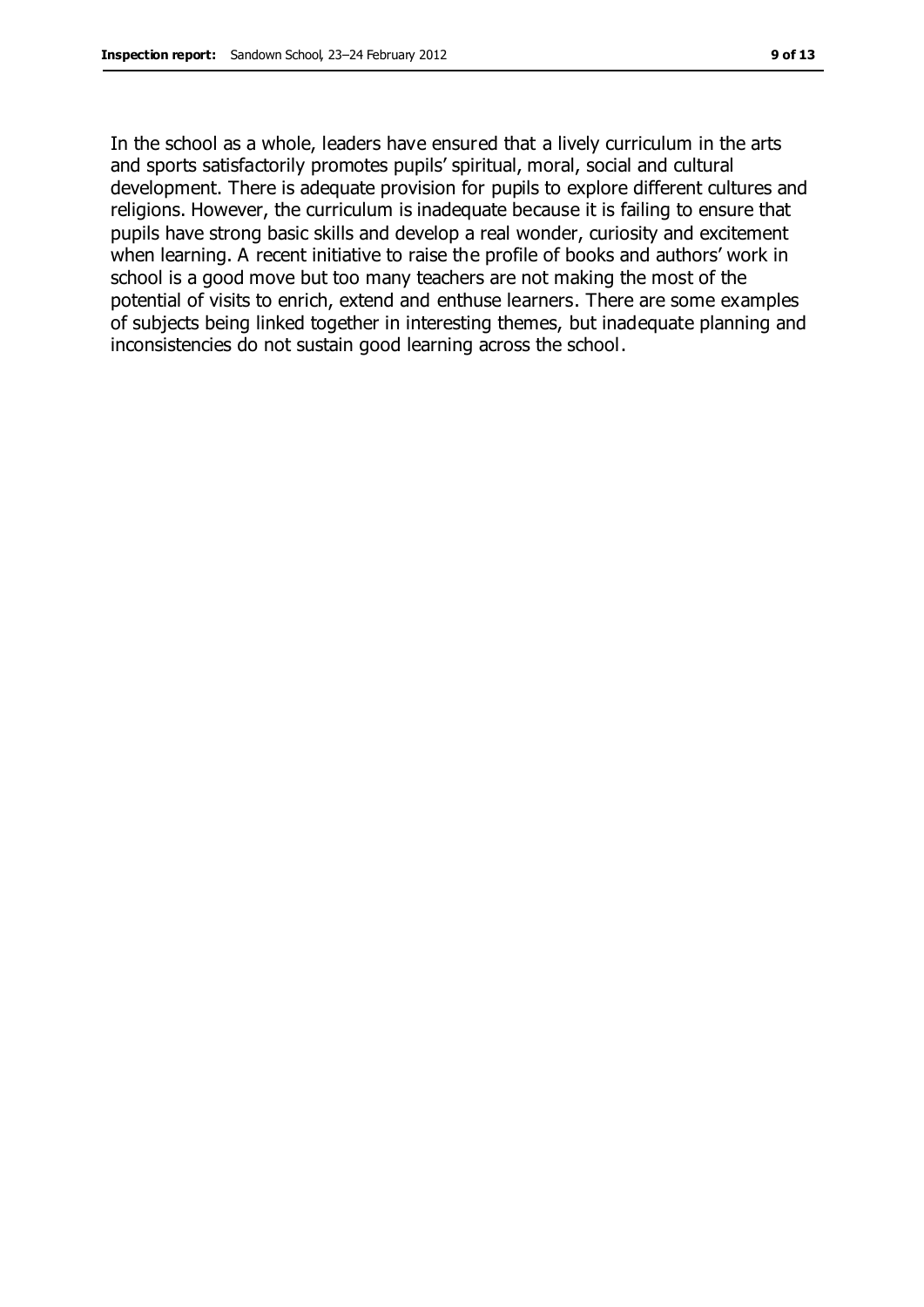# **Glossary**

# **What inspection judgements mean**

| <b>Grade</b> | <b>Judgement</b> | <b>Description</b>                                            |
|--------------|------------------|---------------------------------------------------------------|
| Grade 1      | Outstanding      | These features are highly effective. An outstanding           |
|              |                  | school provides exceptionally well for all its pupils' needs. |
| Grade 2      | Good             | These are very positive features of a school. A school        |
|              |                  | that is good is serving its pupils well.                      |
| Grade 3      | Satisfactory     | These features are of reasonable quality. A satisfactory      |
|              |                  | school is providing adequately for its pupils.                |
| Grade 4      | Inadequate       | These features are not of an acceptable standard. An          |
|              |                  | inadequate school needs to make significant                   |
|              |                  | improvement in order to meet the needs of its pupils.         |
|              |                  | Ofsted inspectors will make further visits until it           |
|              |                  | improves.                                                     |

# **Overall effectiveness of schools**

|                         | Overall effectiveness judgement (percentage of schools) |      |                     |                   |
|-------------------------|---------------------------------------------------------|------|---------------------|-------------------|
| <b>Type of school</b>   | <b>Outstanding</b>                                      | Good | <b>Satisfactory</b> | <b>Inadequate</b> |
| Nursery schools         | 46                                                      | 46   |                     |                   |
| Primary schools         |                                                         | 47   | 40                  |                   |
| Secondary               | 14                                                      | 38   | 40                  |                   |
| schools                 |                                                         |      |                     |                   |
| Special schools         | 28                                                      | 48   | 20                  |                   |
| Pupil referral<br>units | 15                                                      | 50   | 29                  |                   |
| All schools             |                                                         | 46   | 38                  |                   |

New school inspection arrangements have been introduced from 1 January 2012. This means that inspectors make judgements that were not made previously.

The data in the table above are for the period 1 September 2010 to 31 August 2011 and represent judgements that were made under the school inspection arrangements that were introduced on 1 September 2009. These data are consistent with the latest published official statistics about maintained school inspection outcomes (see www.ofsted.gov.uk).

The sample of schools inspected during 2010/11 was not representative of all schools nationally, as weaker schools are inspected more frequently than good or outstanding schools.

Primary schools include primary academy converters. Secondary schools include secondary academy converters, sponsor-led academies and city technology colleges. Special schools include special academy converters and non-maintained special schools.

Percentages are rounded and do not always add exactly to 100.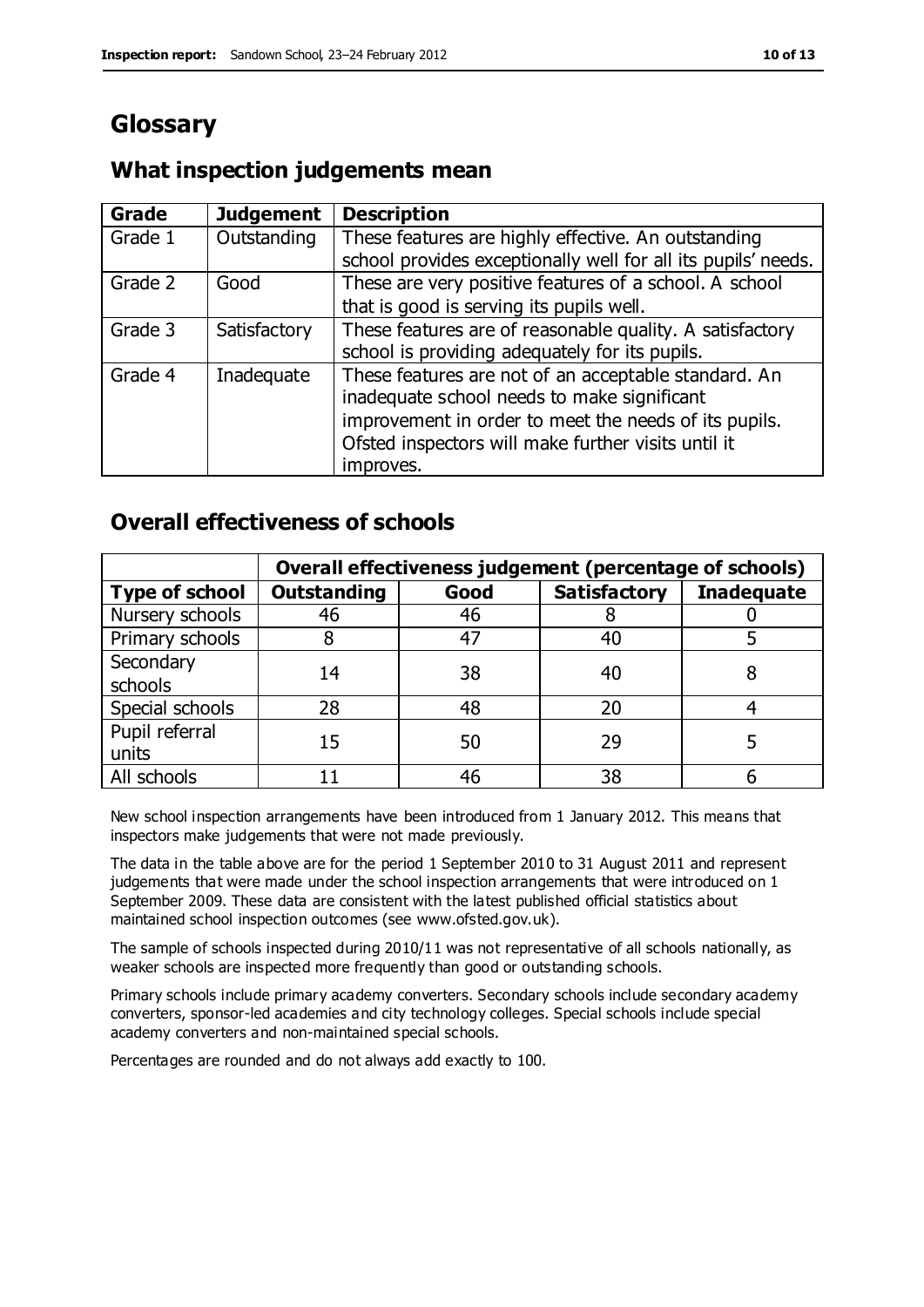# **Common terminology used by inspectors**

| Achievement:                  | the progress and success of a pupil in their<br>learning and development taking account of their<br>attainment.                                                                                                        |
|-------------------------------|------------------------------------------------------------------------------------------------------------------------------------------------------------------------------------------------------------------------|
| Attainment:                   | the standard of the pupils' work shown by test and<br>examination results and in lessons.                                                                                                                              |
| Attendance:                   | the regular attendance of pupils at school and in<br>lessons, taking into account the school's efforts to<br>encourage good attendance.                                                                                |
| Behaviour:                    | how well pupils behave in lessons, with emphasis<br>on their attitude to learning. Pupils' punctuality to<br>lessons and their conduct around the school.                                                              |
| Capacity to improve:          | the proven ability of the school to continue<br>improving based on its self-evaluation and what<br>the school has accomplished so far and on the<br>quality of its systems to maintain improvement.                    |
| Leadership and management:    | the contribution of all the staff with responsibilities,<br>not just the governors and headteacher, to<br>identifying priorities, directing and motivating staff<br>and running the school.                            |
| Learning:                     | how well pupils acquire knowledge, develop their<br>understanding, learn and practise skills and are<br>developing their competence as learners.                                                                       |
| <b>Overall effectiveness:</b> | inspectors form a judgement on a school's overall<br>effectiveness based on the findings from their<br>inspection of the school.                                                                                       |
| Progress:                     | the rate at which pupils are learning in lessons and<br>over longer periods of time. It is often measured<br>by comparing the pupils' attainment at the end of a<br>key stage with their attainment when they started. |
| Safety:                       | how safe pupils are in school, including in lessons;<br>and their understanding of risks. Pupils' freedom<br>from bullying and harassment. How well the school<br>promotes safety, for example e-learning.             |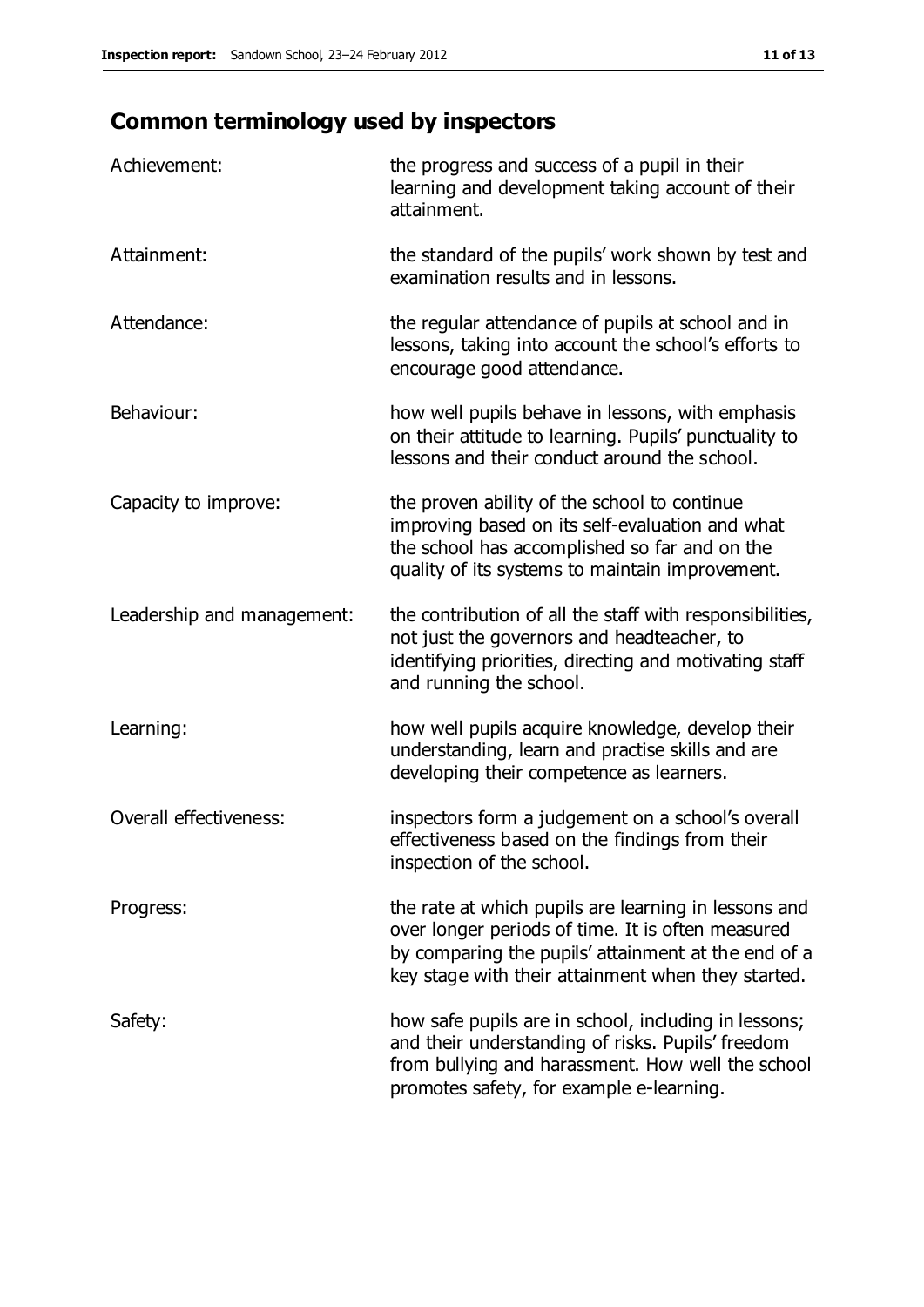#### **This letter is provided for the school, parents and carers to share with their children. It describes Ofsted's main findings from the inspection of their school.**



26 February 2012

Dear Pupils

#### **Inspection of Sandown School, Deal CT14 6PY**

I am writing to thank you for helping us to find out all about your school. It was a pleasure to read your completed questionnaires and talk to so many of you. You are very polite and the school is calm and welcoming. You attend regularly and are punctual.

Your parents and carers are mostly pleased with your school. Inspectors, however, are concerned that teaching, together with your progress, is not as good as it should be. Although some teaching is good there is not enough of this quality. Also, over the past few years, not enough has been done to improve the school. We have decided that your school needs 'special measures'. This means that your school is going to have a lot of extra help to improve. The acting headteacher and new headteacher are extremely keen and committed to improving the school for you, because they know that you deserve the very best. We want you to be as excited by reading, writing and mathematics as possible and so we have asked that:

- school leaders keep a very close watch on the quality of teaching as well as your learning
- $\blacksquare$  the school improves the way that reading, writing and mathematics are taught; making sure work is not too hard and not too easy
- you are told how to improve your work and know what your targets are. Please work as hard as you can on these
- mathematics lessons help you to improve your knowledge of times tables, decimals and percentages, and teachers make sure you jot down how you have done your calculations.

You can help in this by letting your teachers know if you do not understand how to improve your work. I wish you every success.

Yours sincerely

Wendy Simmons Lead inspector